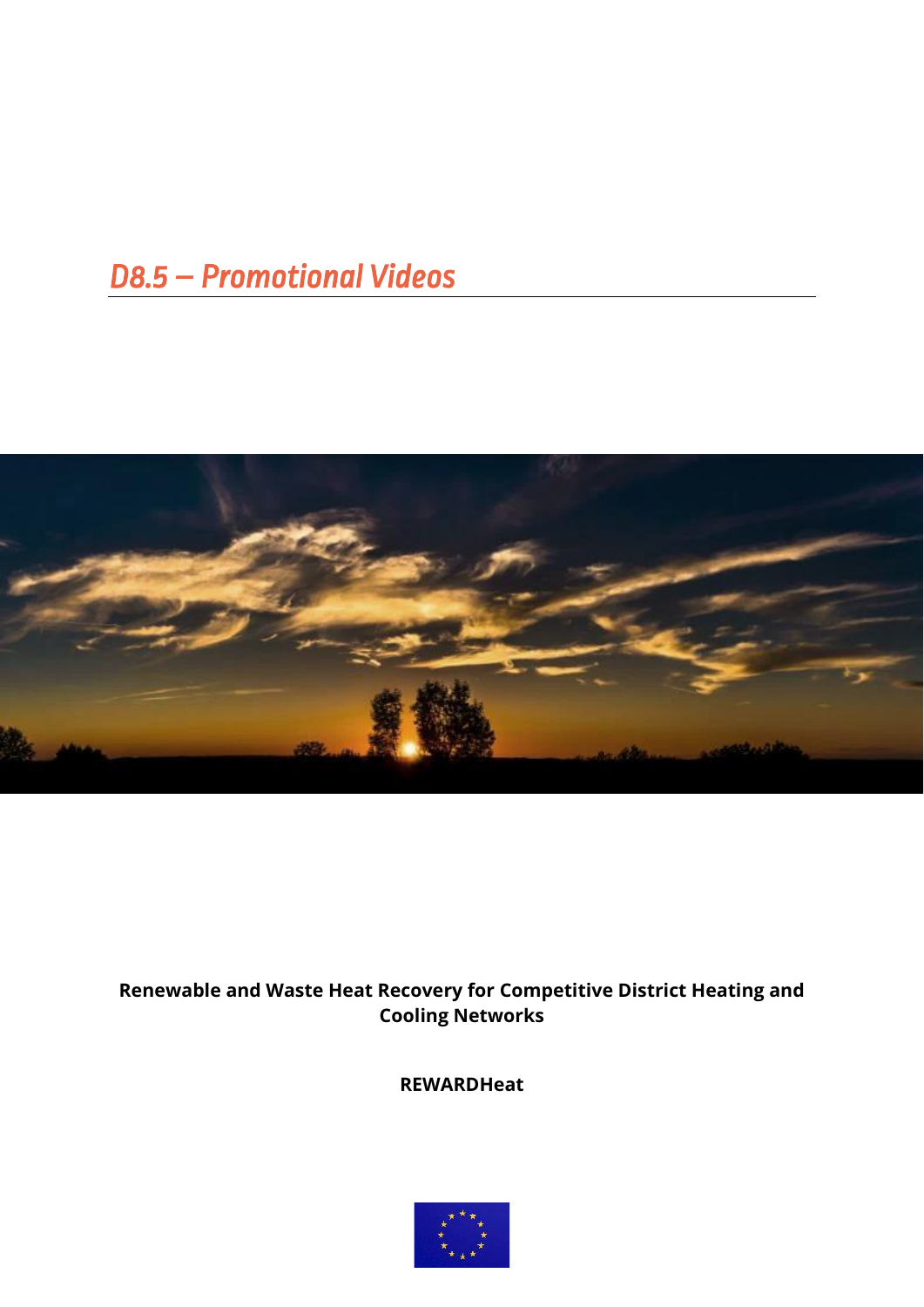

**Project Title**: Renewable and Waste Heat Recovery for Competitive District Heating and Cooling Networks

**Project Acronym**: REWARDHeat

**Deliverable Title**: Promotional Videos

**Lead beneficiary**: EHP

#### **Main author, Institution**

Jack Corscadden, EHP

**Due date**: 30 September 2021

| QUALITY CONTROL ASSESSMENT SHEET |            |                               |                  |  |
|----------------------------------|------------|-------------------------------|------------------|--|
| <b>Issue</b>                     | Date       | Comment                       | Author           |  |
| V <sub>0.1</sub>                 | 28/11/2021 | First draft sent to reviewers | Jack Corscadden  |  |
| V1.0                             | 03/12/2021 | Submission to the EC          | Roberto Fedrizzi |  |

This document has been produced in the context of the REWARDHeat Project.

This project has received funding from the European Union's Horizon 2020 research and innovation programme under grant agreement No. 857811. The European Commission has no liability for any use that may be made of the information it contains

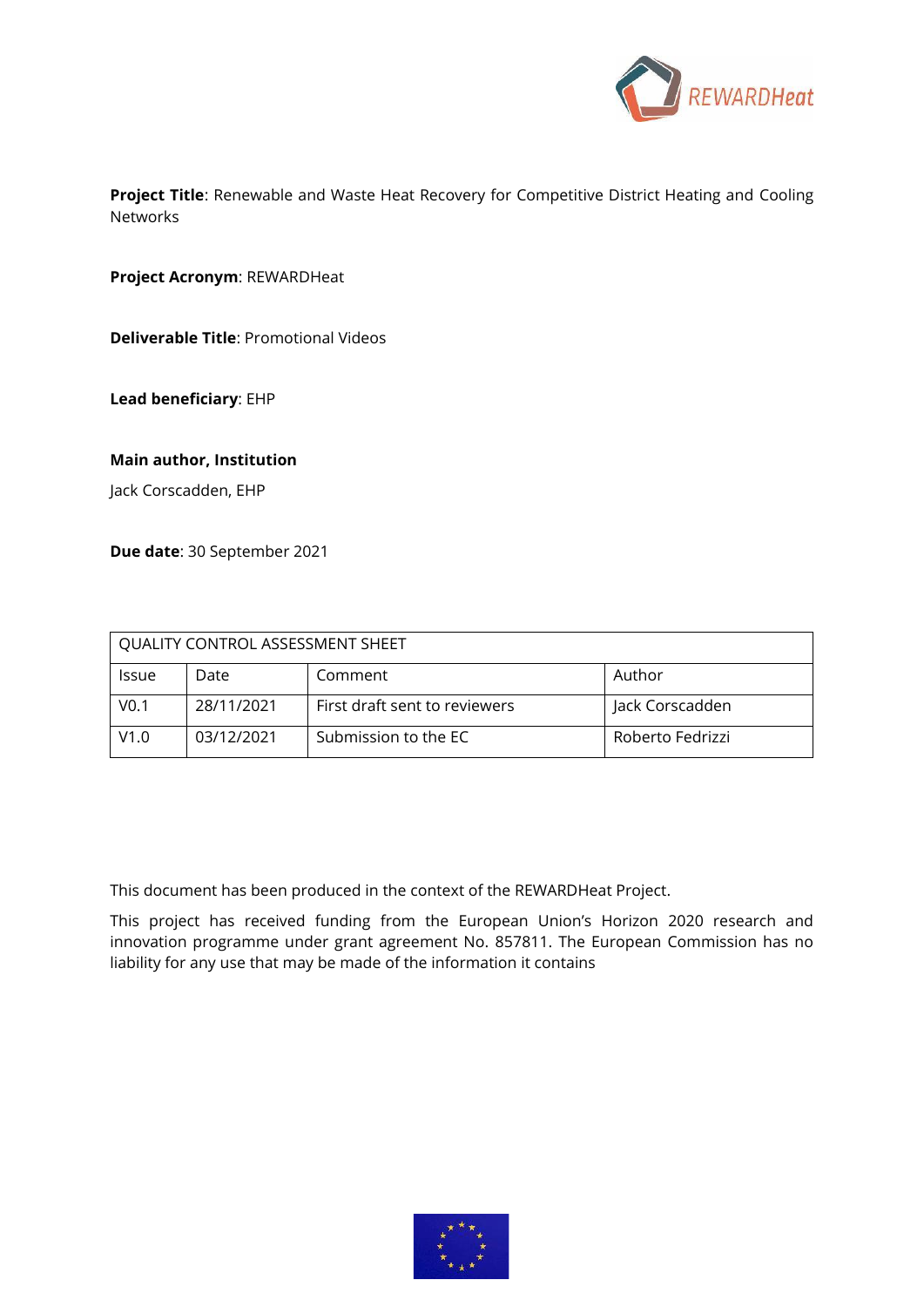

## **Table of Contents**

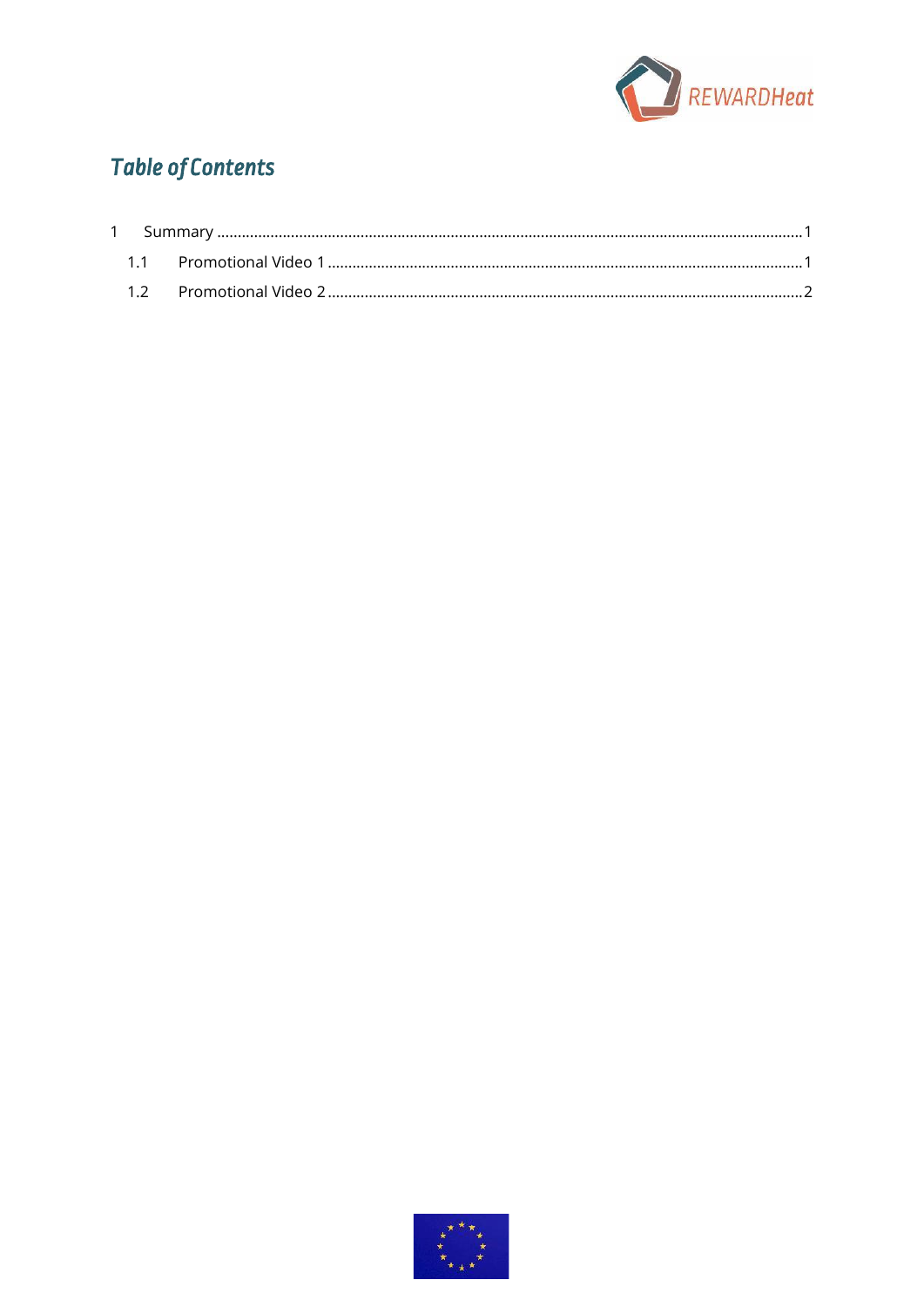

### <span id="page-3-0"></span>*1 Summary*

2 promotional videos were recorded, one describing the objectives and expected impacts of the project and the other reporting on the technological results and demonstrator activities. EHP developed the videos. The UK-based graphic designed agency Stormy was sub-contracted to create the animations, audio and edit the interview footage.

### <span id="page-3-1"></span>*1.1 Promotional Video 1*

The first promotional video was created in M10 of the project. The video describes the project, its objectives and expected impacts. It focuses on the innovation of the technological cost-effective solutions to be developed in the project. It is available on the EHP Youtube channel and on the REWARDHeat project website - [https://www.youtube.com/watch?v=npNlgAmeWmI.](https://www.youtube.com/watch?v=npNlgAmeWmI) The video has been viewed over 700 times.



Figure 1 – Screenshots from the video

<span id="page-3-2"></span>